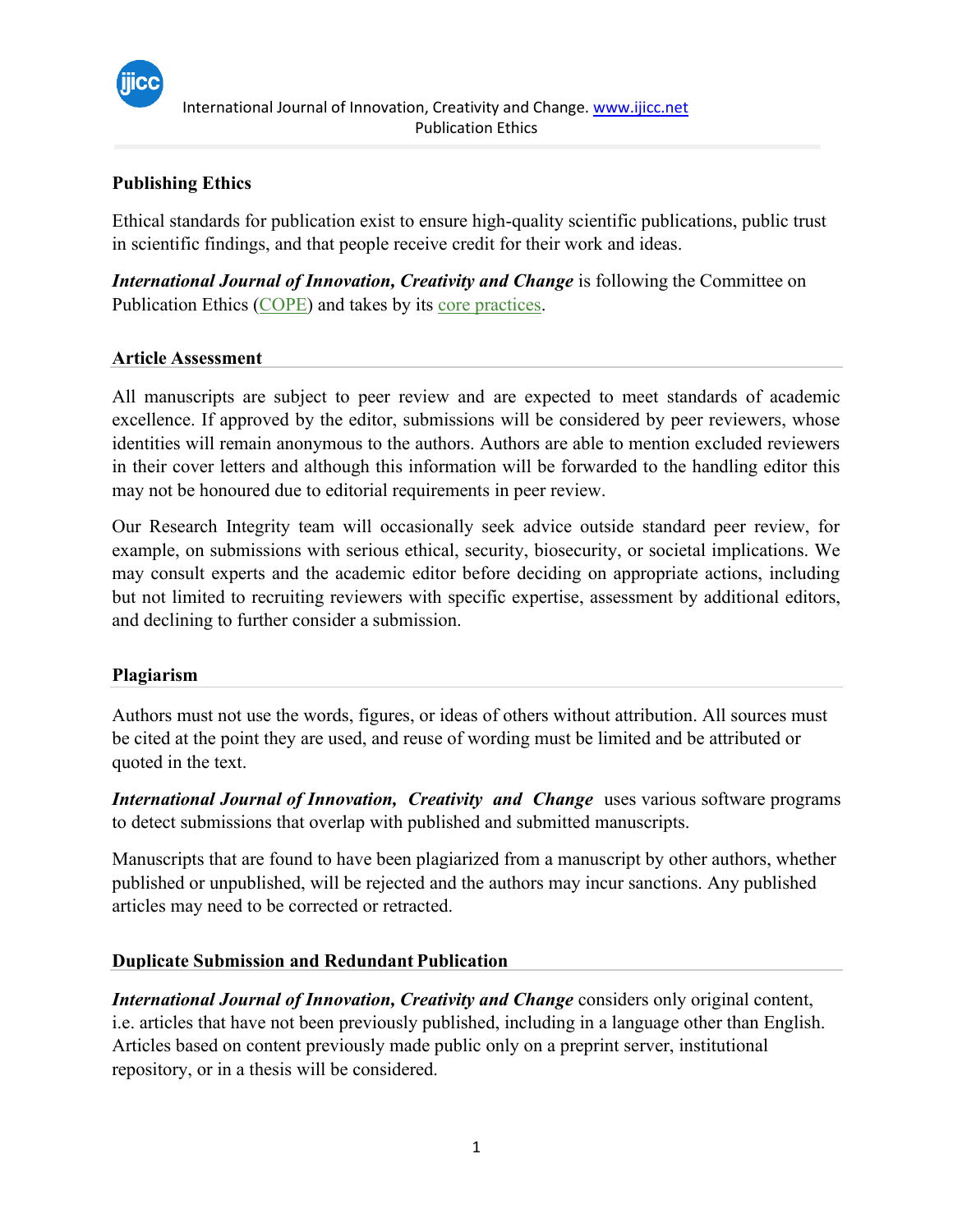

International Journal of Innovation, Creativity and Change. [www.ijicc.net](http://www.ijicc.net/) Publication Ethics

Manuscripts submitted to the *International Journal of Innovation, Creativity and Change* must not be submitted elsewhere while under consideration and must be withdrawn before being submitted elsewhere. Authors whose articles are found to have been simultaneously submitted elsewhere may incur sanctions.

If authors have used their own previously published work, or work that is currently under review, as the basis for a submitted manuscript, they must cite the previous articles and indicate how their submitted manuscript differs from their previous work. Reuse of the authors' own words outside the Methods should be attributed or quoted in the text. Reuse of the authors' own figures or substantial amounts of wording may require permission from the copyright holder and the authors are responsible for obtaining this.

*International Journal of Innovation, Creativity and Change* will consider extended versions of articles published at conferences provided this is declared in the cover letter, the previous version is clearly cited and discussed, there is significant new content, and any necessary permissions are obtained.

Redundant publication, the inappropriate division of study outcomes into more than one article (also known as salami slicing), may result in rejection or a request to merge submitted manuscripts, and the correction of published articles. Duplicate publication of the same, or a very similar, article may result in the retraction of the later article and the authors may incur sanctions.

## **Citation Manipulation**

Authors whose submitted manuscripts are found to include citations whose primary purpose is to increase the number of citations to a given author's work, or to articles published in a particular journal, may incur sanctions.

[Editors and reviewers m](https://publicationethics.org/resources/guidelines?f%5B0%5D=im_field_classifications%3A2779)ust not ask authors to include references merely to increase citations to their own or an associate's work, to the journal, or to another journal they are associated with.

## **Fabrication and Falsification**

The authors of submitted manuscripts or published articles that are found to have fabricated or falsified the results, including the manipulation of images, may incur sanctions, and published articles may be retracted.

## **Authorship and Acknowledgements**

All listed authors must have made a significant scientific contribution to the research in the manuscript, approved its claims, and agreed to be an author. It is important to list everyone who made a significant scientific contribution.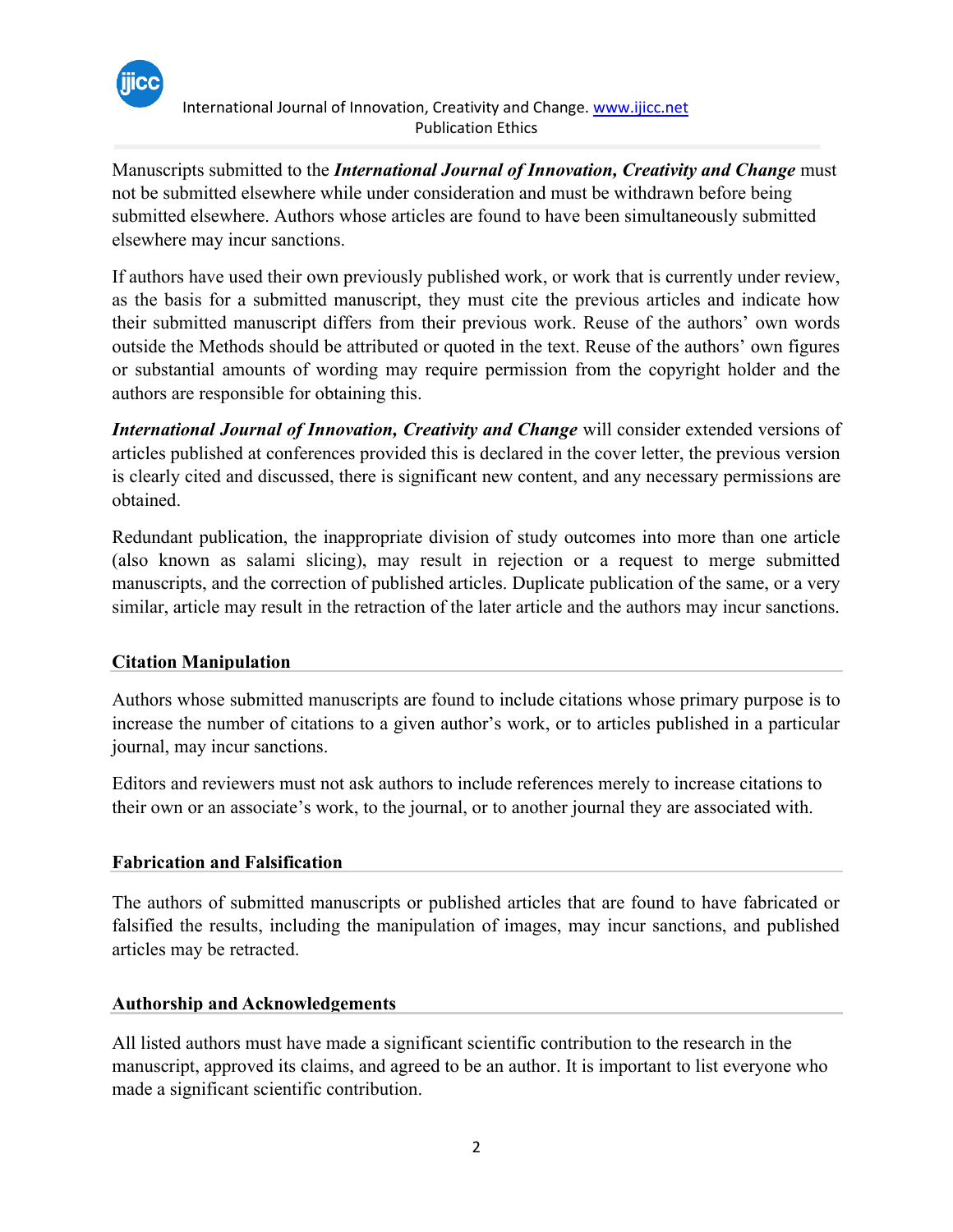

Anyone who contributed to the research or manuscript preparation, but is not an author, should be acknowledged with their permission.

Submissions by anyone other than one of the authors will not be considered.

# **Conflicts of Interest**

Conflicts of interest (COIs, also known as 'competing interests') occur when issues outside research could be reasonably perceived to affect the neutrality or objectivity of the work or its assessment. Potential conflicts of interest must be declared—whether or not they actually had an influence—to allow informed decisions. In most cases, this declaration will not stop work from being published nor will it always prevent someone from being involved in a review process.

If unsure, declare a potential interest or discuss with the editorial office. Undeclared interests may incur sanctions. Submissions with undeclared conflicts that are later revealed may be rejected. Published articles may need to be re-assessed, have a corrigendum published, or in serious cases be retracted. For more information on COIs, see the guidance from the [ICMJE](http://icmje.org/recommendations/browse/roles-and-responsibilities/author-responsibilities--conflicts-of-interest.html) and [WAME.](http://www.wame.org/about/conflict-of-interest-in-peer-reviewed-medical)

Conflicts include the following:

- Financial—funding and other payments, goods and services received or expected by the authors relating to the subject of the work or from an organization with an interest in the outcome of the work
- Affiliations—being employed by, on the advisory board for, or a member of an organization with an interest in the outcome of the work
- Intellectual property—patents or trademarks owned by someone or their organization
- Personal—friends, family, relationships, and other close personal connections
- Ideology—beliefs or activism, for example, political or religious, relevant to the work
- Academic—competitors or someone whose work is critiqued

## **Authors**

Authors must declare all potential interests in a 'Conflicts of interest' section, which should explain why the interest may be a conflict. If there are none, the authors should state "The author(s) declare(s) that there are no conflicts of interest regarding the publication of this paper." Submitting authors are responsible for co-authors declaring their interests.

Authors must declare current or recent funding (including article processing charges) and other payments, goods or services that might influence the work. All funding, whether a conflict or not, must be declared in the 'Acknowledgments'.

The involvement of anyone other than the authors who 1) has an interest in the outcome of the work; 2) is affiliated to an organization with such an interest; or 3) was employed or paid by a